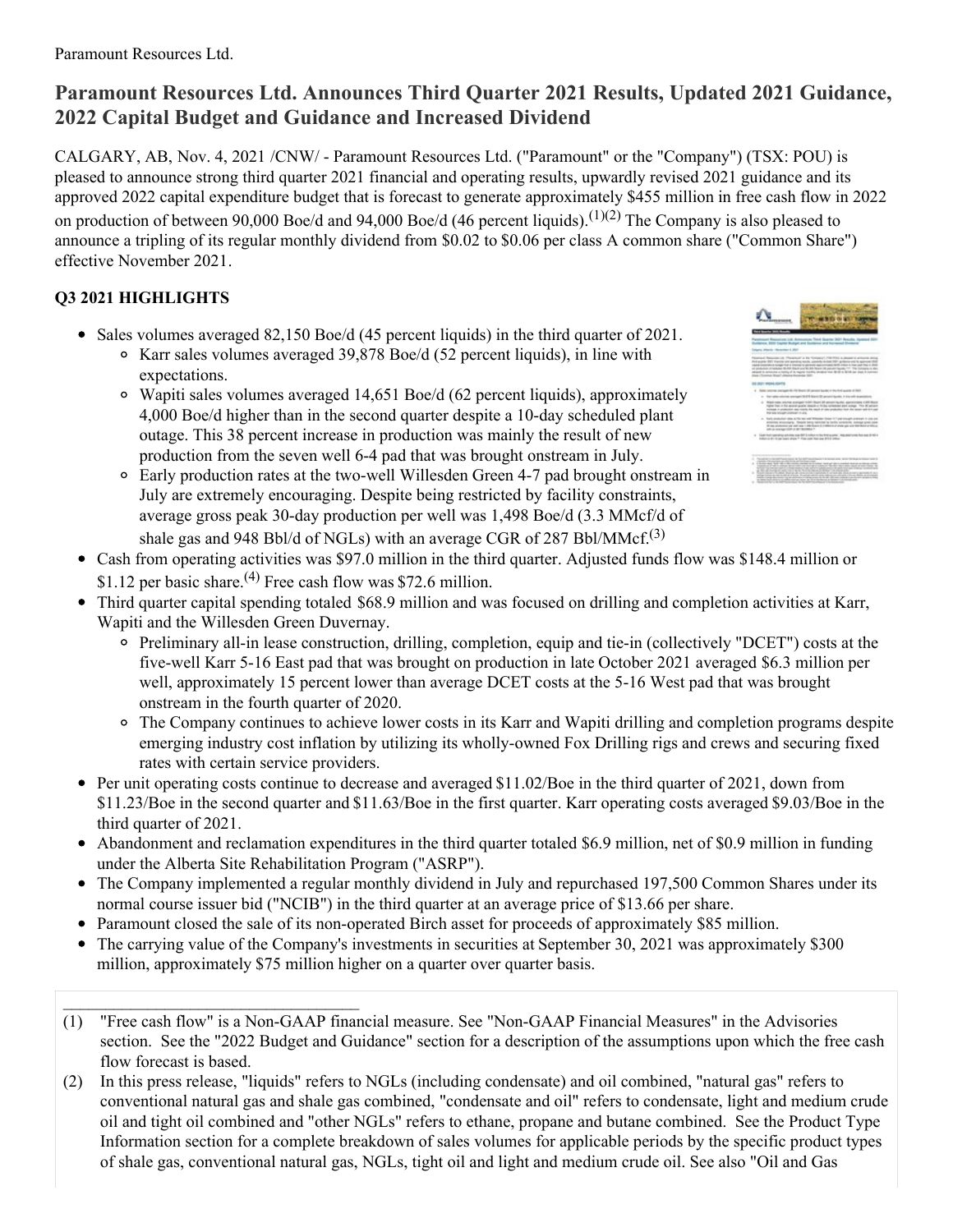Measures and Definitions" in the Advisories section.

- (3) Production measured at the wellhead. Natural gas sales volumes are lower by approximately 4% and liquids sales volumes are lower by approximately 9% due to shrinkage. Excludes days when the wells did not produce. The production rates and volumes stated are over a short period of time and, therefore, are not necessarily indicative of average daily production, long-term performance or of ultimate recovery from the wells. CGR means condensate to gas ratio and is calculated by dividing raw wellhead liquids volumes by raw wellhead natural gas volumes. See "Oil and Gas Measures and Definitions" in the Advisories section.
- (4) "Adjusted funds flow" is a Non-GAAP financial measure. See "Non-GAAP Financial Measures" in the Advisories section.

# **UPDATED 2021 GUIDANCE**

- Paramount expects fourth quarter sales volumes to range between 85,000 Boe/d and 86,500 Boe/d (45 percent liquids). As a result, full year 2021 sales volumes are expected to average approximately 82,000 Boe/d (44 percent liquids), achieving the high end of the previous guidance range of 80,000 Boe/d to 82,000 Boe/d, 1,000 Boe/d higher than the mid-point.
- The Company has added approximately \$15 million of capital expenditures in the second half of 2021, which include additional activities at Wapiti to accelerate the achievement of targeted plateau production of 30,000 Boe/d into 2023 and further debottlenecking initiatives at Karr. Full year 2021 capital spending is now expected to be between \$285 and \$295 million.
- Paramount is forecasting 2021 free cash flow of approximately \$215 million, an increase of \$30 million from previous guidance. The increase reflects year-to-date actual results, updated sales volumes guidance and revised commodity price and other assumptions for the fourth quarter of  $2021$ .<sup>(1)</sup>
- Year-end net debt to adjusted funds flow is forecast to be approximately 0.8x, below the Company's previously targeted range of  $1.0x$  to  $2.0x$ .<sup>(2)</sup>
- \_\_\_\_\_\_\_\_\_\_\_\_\_\_\_\_\_\_\_\_\_\_\_\_\_\_\_\_\_\_\_ (1) The stated forecast is based on the following assumptions for 2021: (i) the midpoint of forecast capital spending and production, (ii) \$25 million in net abandonment and reclamation costs, (iii) realized pricing of \$47.55/Boe (US\$67.63/Bbl WTI, US\$3.94/MMBtu NYMEX, \$3.59/GJ AECO), (iv) royalties of \$4.60/Boe, (v) operating costs of \$11.15/Boe and (vi) transportation and processing costs of \$4.00/Boe.
- (2) "Net debt" and "Net debt to adjusted funds flow" are Non-GAAP financial measures. See "Non-GAAP Financial Measures" in the Advisories section. The forecast of year end net debt to adjusted funds flow assumes the payment of a regular monthly dividend of \$0.06 per Common Share commencing in November 2021 and the conversion of the Company's \$35 million of convertible debentures into Common Shares in the fourth quarter of 2021.

# **2022 BUDGET AND GUIDANCE**

The Company's 2022 capital budget is expected to range between \$500 million and \$540 million, excluding land acquisitions and abandonment and reclamation activities, an increase of \$165 million at midpoint from preliminary guidance. The budget includes the acceleration of approximately \$70 million in activities at Wapiti, \$60 million to advance a number of high return opportunities in the Kaybob and Central Alberta & Other Regions and additional growth capital that will primarily benefit 2023 production. Paramount remains committed to prudently managing its capital resources and has the flexibility to adjust its capital expenditure plans depending on commodity prices and other factors.

Annual average sales volumes in 2022 are now expected to be between 90,000 Boe/d and 94,000 Boe/d (46 percent liquids), an increase of 6,000 Boe/d from previous preliminary guidance.

- First half 2022 sales volumes are expected to average between 81,000 Boe/d and 85,000 Boe/d (44 percent liquids) after accounting for a planned 16-day full field outage at Karr for turnaround activities at third-party midstream facilities.
- Second half 2022 sales volumes are expected to average between 99,000 Boe/d and 103,000 Boe/d (47 percent liquids) as numerous wells are brought onstream related to capital activities initiated earlier in 2022.

Paramount is forecasting approximately \$455 million of free cash flow in 2022, \$135 million higher than the Company's prior preliminary guidance.<sup>(1)</sup>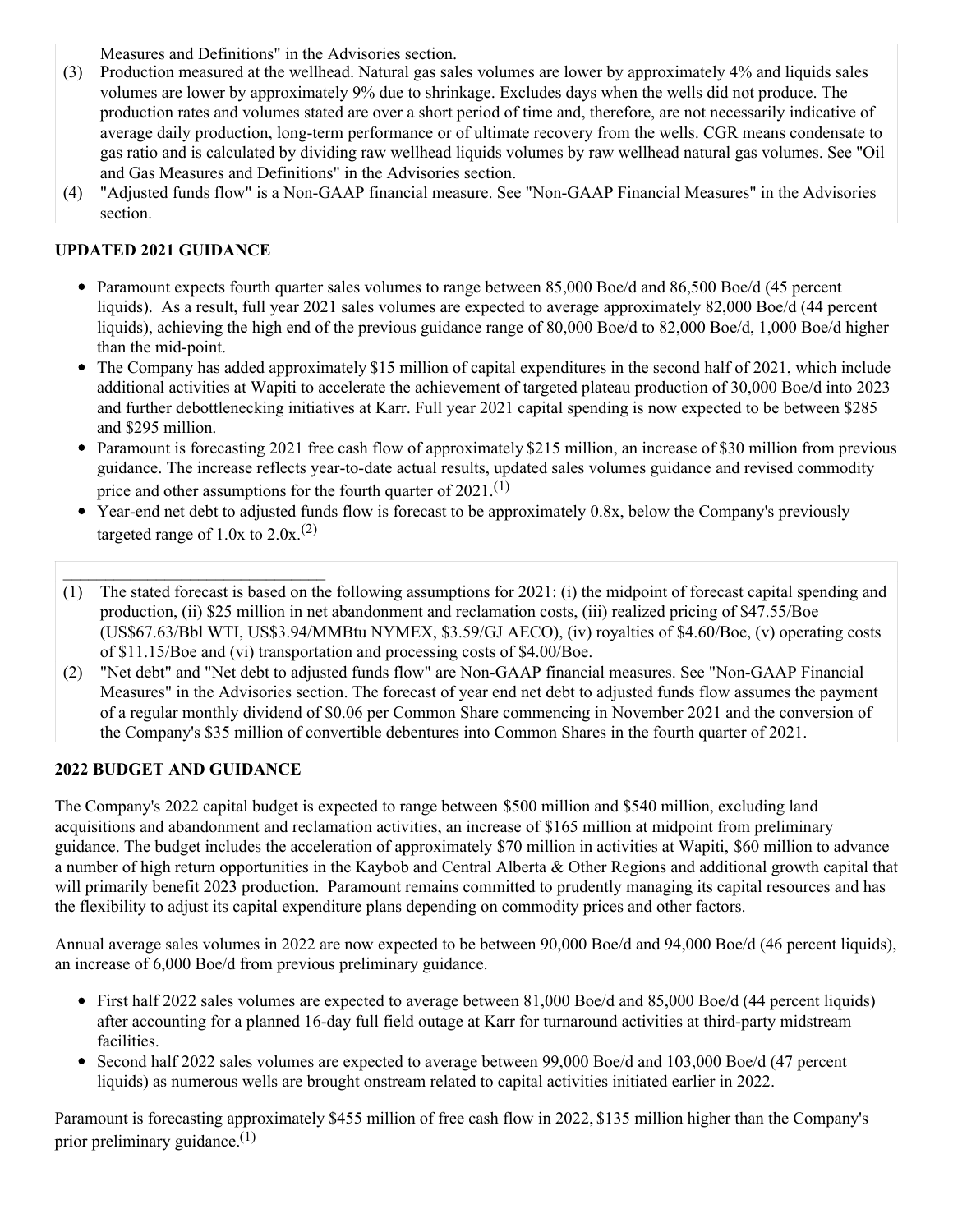The 2022 capital budget is broken down as follows at midpoint:

- \$290 million of sustaining capital and maintenance activities;
- \$160 million of growth capital associated with production benefits in 2022; and
- \$70 million of growth capital associated with production benefits largely in 2023.

The breakdown by region is as follows at midpoint:

- Grande Prairie − \$365 million;
- $\bullet$  Kaybob \$130 million:
- Central Alberta & Other − \$10 million; and
- Corporate − \$15 million

The Company has budgeted approximately \$41 million for abandonment and reclamation activities in 2022. Approximately \$8 million is to be funded directly through the ASRP, resulting in approximately \$33 million net to Paramount. The majority of these funds will be directed to the Zama area.

(1) The stated free cash flow forecast is based on the following assumptions for 2022: (i) the midpoint of forecast capital spending and production, (ii) \$33 million in net abandonment and reclamation costs, (iii) realized pricing of \$53.70/Boe (US\$74.44/Bbl WTI, US\$4.35/MMBtu NYMEX, \$3.95/GJ AECO), (iv) royalties of \$6.65/Boe, (v) operating costs of \$11.00/Boe and (vi) transportation and processing costs of \$3.85/Boe.

# **FREE CASH FLOW PRIORITIES**

Paramount's free cash flow priorities continue to be (i) the achievement of targeted leverage levels, (ii) shareholder returns and (iii) incremental growth.

- With strong 2021 performance and commodity prices, the Company expects year-end 2021 net debt to adjusted funds flow will be approximately 0.8x, below the previously targeted range of 1.0x to 2.0x.
- The Company is reducing its targeted long-term leverage level to approximately \$300 million in net debt. This target is expected to be achieved in the third quarter of 2022, implying a net debt to trailing 12-month adjusted funds flow ratio of less than  $0.5x$  at the end of that quarter.<sup>(1)</sup>
- Paramount implemented a regular monthly dividend of \$0.02 per share in July 2021 and is tripling its monthly dividend beginning in November 2021 to \$0.06 per share, implying a 10 percent payout ratio for 2022 and a 3.5 percent current dividend yield.<sup>(2)</sup>
- Remaining 2022 free cash flow will be available to:
	- further augment shareholder returns through increases in the regular monthly dividend, special dividends or opportunistic repurchases of Common Shares under the NCIB; and
	- $\circ$  reinvest in incremental organic growth or strategic acquisitions.

Paramount has hedged approximately 23 percent of its 2022 midpoint forecast production to provide greater free cash flow certainty. With these hedges, the Company's 2022 capital program, targeted net debt reduction and \$0.06 per share regular monthly dividend would remain fully funded down to an annual average WTI price in 2022 of approximately US\$52.50/Bbl with no changes to the Company's natural gas pricing assumptions.

# **PRELIMINARY 2023 GUIDANCE**

Based on preliminary planning and current market conditions, Paramount anticipates 2023 capital spending, excluding land acquisitions and abandonment and reclamation activities, to range between \$475 million and \$525 million, broken down as follows at midpoint:

- \$330 million of sustaining capital and maintenance activities; and
- \$170 million of growth capital.

The breakdown by region is as follows at midpoint:

Grande Prairie − \$295 million;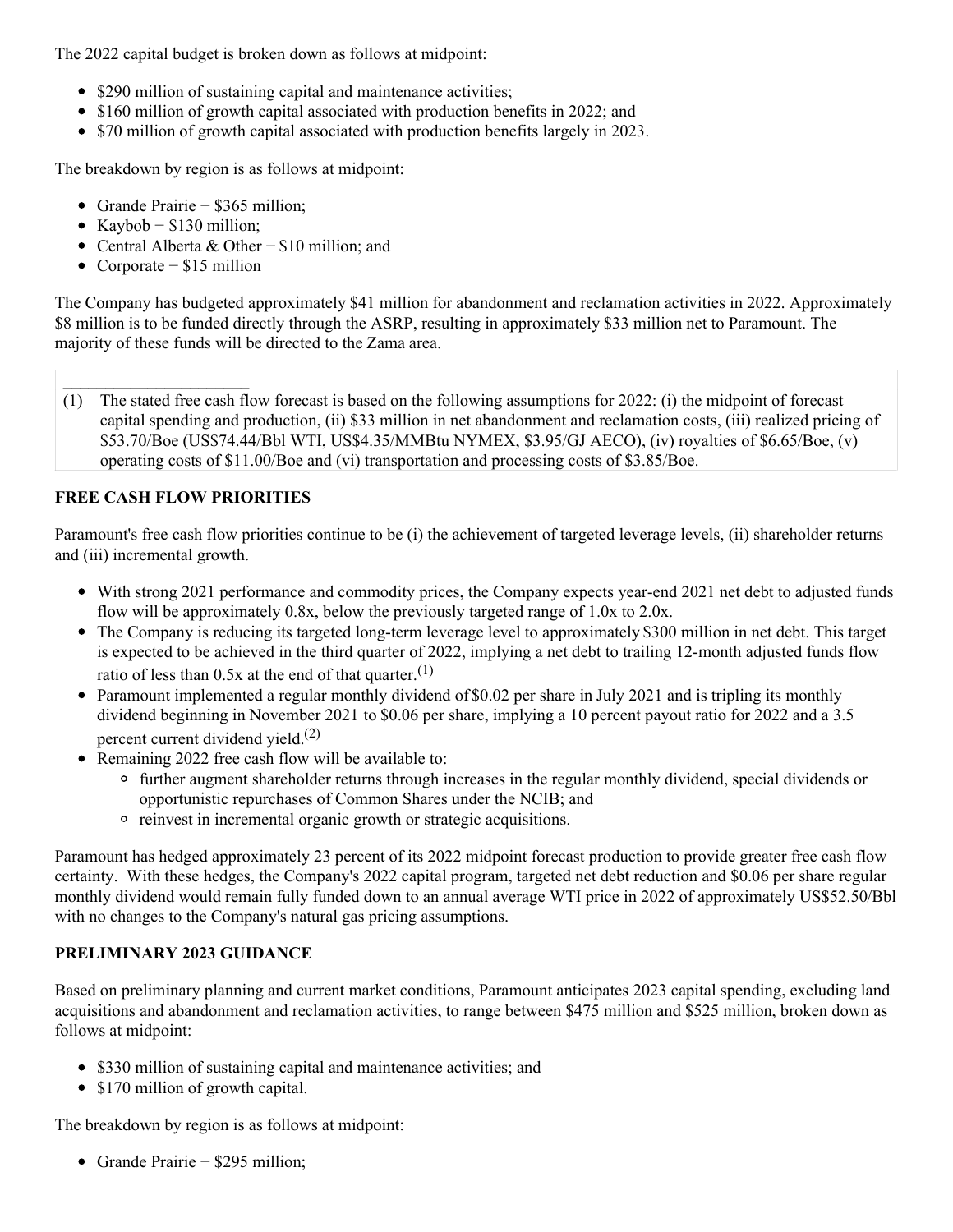- Kaybob  $$170$  million;
- Central Alberta & Other − \$25 million; and
- Corporate  $$10$  million.
- (1) The forecasted timing of achieving the targeted net debt level and net debt to adjusted funds flow assumes the payment of a regular monthly dividend of \$0.06 per Common Share commencing in November 2021 and the conversion of the Company's \$35 million of convertible debentures into Common Shares in the fourth quarter of 2021.

(2) Payout ratio is calculated as total annual dividends assuming a \$0.06 per Common Share regular monthly dividend divided by forecast 2022 midpoint adjusted funds flow.

A capital program in this range would be expected to result in 2023 annual average sales volumes of between 97,500 Boe/d and 102,500 Boe/d (48 percent liquids) and free cash flow of approximately \$450 million.<sup>(1)</sup>

### **FIVE-YEAR OUTLOOK**

To highlight Paramount's free cash flow and production growth potential, the Company is providing an initial five-year outlook through to the end of 2026. At current strip prices and subject to change as conditions evolve, the Company anticipates:

- annual capital spending, excluding land acquisitions and abandonment and reclamation activities, of approximately \$500 million:
- a compound annual production growth rate of approximately 5 percent; and
- cumulative free cash flow of over \$2.7 billion.<sup>(2)</sup>

Paramount had total tax pools of approximately \$4.7 billion as of September 30, 2021, including approximately \$3.5 billion of immediately deductible non-capital loss and SR&ED pools. At current strip prices, the Company does not expect to pay Canadian income taxes within the next five years.

#### **INCREASED DIVIDEND**

Paramount's Board of Directors has approved an increase in the Company's regular monthly dividend from\$0.02 to \$0.06 per Common Share. The first increased dividend will be payable on November 30, 2021 to shareholders of record on November 15, 2021. The dividend will be designated as an "eligible dividend" for Canadian income tax purposes.

#### **REDEMPTION OF CONVERTIBLE DEBENTURES**

 $\mathcal{L}_\text{max}$ 

The Company has delivered notices to redeem all \$35 million of its 7.5% senior unsecured convertible debentures, effective December 3, 2021. It is expected that all holders will exercise their right to convert their debentures into Common Shares prior to the redemption date, resulting in approximately 5.3 million Common Shares being issued.

- (1) The free cash flow estimate is based on the following assumptions for 2023: (i) the midpoint of expected capital spending and production, (ii) \$40 million in abandonment and reclamation costs, (iii) realized pricing of \$48.55/Boe (US\$67.39/Bbl WTI, US\$3.56/MMBtu NYMEX, \$3.28/GJ AECO), (iv) royalties of \$5.95/Boe, (v) operating costs of \$10.50/Boe and (vi) transportation and processing costs of \$3.70/Boe.
- (2) The stated anticipated cumulative free cash flow is based on the following assumptions: (i) the stated annual capital expenditures and compound annual production growth; (ii) approximately \$40 million in average annual abandonment and reclamation costs, (iii) strip commodity prices and foreign exchange rates as at October 22, 2021, and (iv) internal management estimates of future royalties, operating costs and transportation and processing costs.

#### **HEDGING**

The Company's current hedging position is summarized below.

|  |                                                             |  | Average     |
|--|-------------------------------------------------------------|--|-------------|
|  | Type <sup>(1)</sup> Q4 2021 Q1 2022 Q2 2022 Q3 2022 Q4 2022 |  | Price $(2)$ |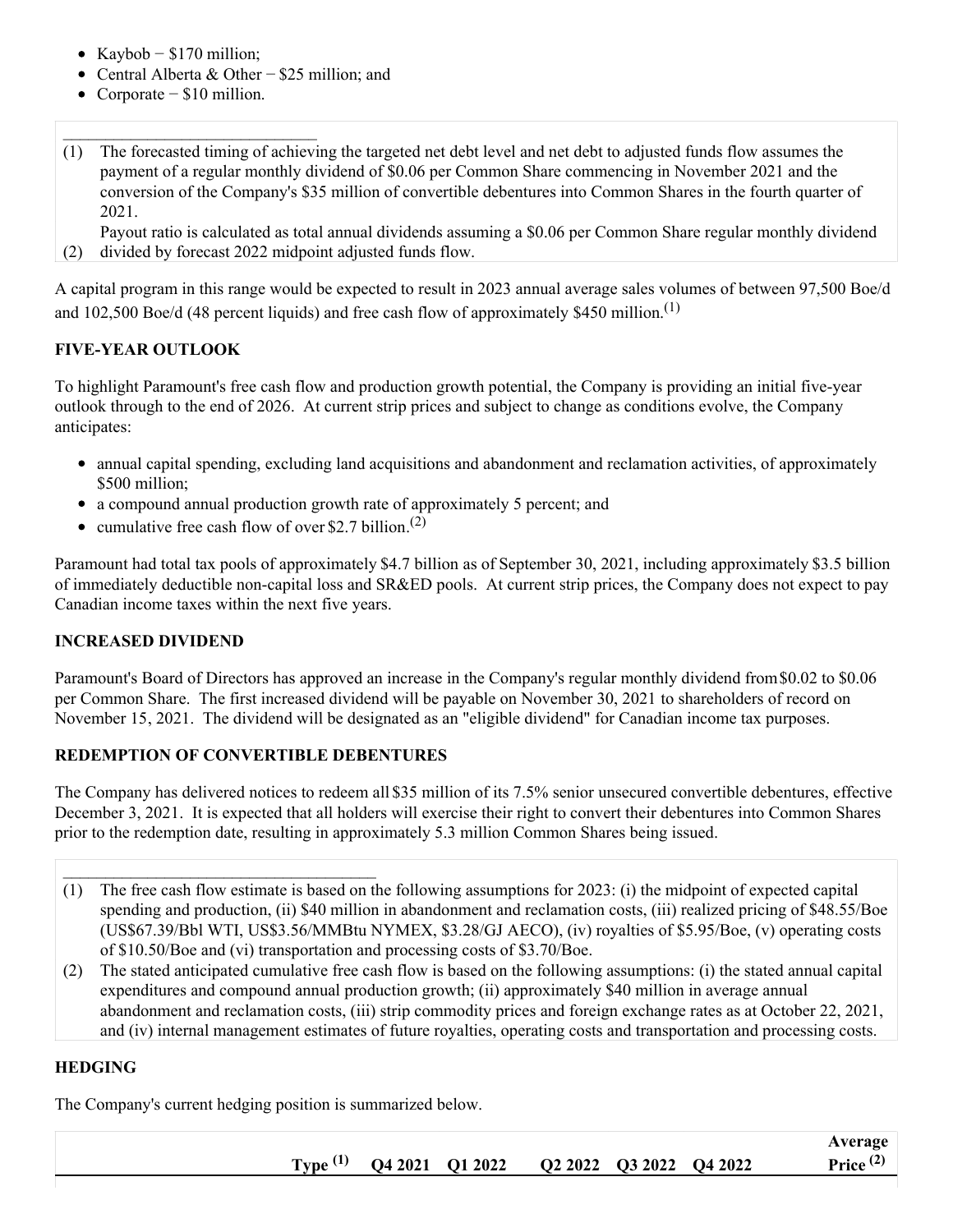| $Oil - WTI$ Swaps (Sale)               |           |         |                 |        |        |        |                 |
|----------------------------------------|-----------|---------|-----------------|--------|--------|--------|-----------------|
| (Bbl/d)                                | Financial | 10,000  |                 |        |        |        | US\$45.82/Bbl   |
| $\text{Oil} - \text{WTI Swaps}$ (Sale) |           |         |                 |        |        |        |                 |
| (Bbl/d)                                | Financial |         | 3,500           | 3,500  | 3,500  | 3,500  | US\$75.79/Bbl   |
| $Oil - WTI$ Swaps (Sale)               |           |         |                 |        |        |        |                 |
| (Bbl/d)                                | Financial | 6,000   |                 |        |        |        | CDN\$88.45/Bbl  |
| Oil – WTI Swaps (Sale)                 |           |         |                 |        |        |        |                 |
| (Bbl/d)                                | Financial |         | 9,500           |        |        |        | CDN\$87.90/Bbl  |
| $Oil - WTI$ Swaps (Sale)               |           |         |                 |        |        |        |                 |
| (Bbl/d)                                | Financial |         | $\qquad \qquad$ | 3,500  | 3,500  | 3,500  | CDN\$91.38/Bbl  |
| Oil - WTI Costless Collars             |           |         |                 |        |        |        | CDN\$82.50/Bbl  |
| (Bbl/d)                                | Financial |         | 7,000           | 7,000  | 7,000  | 7,000  | (Floor)         |
|                                        |           |         |                 |        |        |        | CDN\$100.47/Bbl |
|                                        |           |         |                 |        |        |        | (Ceiling)       |
| Condensate – Basis (Sale)              |           |         |                 |        |        |        | $WTI +$         |
| (Bbl/d)                                | Physical  | 855     | 2,098           |        |        |        | US\$3.13/Bbl    |
| Gas – NYMEX Swaps (Sale)               |           |         |                 |        |        |        |                 |
| (MMbtu/d)                              | Financial | 110,000 |                 |        |        |        | US\$3.37/MMbtu  |
| Gas - NYMEX Swaps (Sale)               |           |         |                 |        |        |        |                 |
| (MMbtu/d)                              | Financial |         | 40,000          |        |        |        | US\$4.15/MMbtu  |
| $Gas - AECO$ fixed price               |           |         |                 |        |        |        |                 |
| (GJ/d)                                 | Physical  | 116,848 |                 |        |        |        | CDN\$3.16/GJ    |
| Gas – AECO fixed price                 |           |         |                 |        |        |        |                 |
| (GJ/d)                                 | Physical  |         | 40,000          |        |        |        | CDN\$4.06/GJ    |
| $Gas - AECO$ fixed price               |           |         |                 |        |        |        |                 |
| (GJ/d)                                 | Physical  |         |                 | 30,000 | 30,000 | 10,109 | CDN\$3.54/GJ    |

(1) Financial, refers to financial commodity contracts. Physical, refers to fixed-priced and basis physical contracts. (2) Average price is calculated using a weighted average of notional volumes and prices.

### **REVIEW OF OPERATIONS**

#### **GRANDE PRAIRIE REGION**

 $\mathcal{L}_\text{max}$  , and the set of the set of the set of the set of the set of the set of the set of the set of the set of the set of the set of the set of the set of the set of the set of the set of the set of the set of the

Grande Prairie Region sales volumes and netbacks are summarized below:<sup>(1)</sup>

|                                    | Q3 2021       |         | Q2 2021       |         | % Change         |
|------------------------------------|---------------|---------|---------------|---------|------------------|
| <b>Sales volumes</b>               |               |         |               |         |                  |
| Natural gas (MMcf/d)               |               | 148.0   |               | 134.3   | 10               |
| Condensate and oil (Bbl/d)         |               | 26,648  |               | 24,090  | 11               |
| Other NGLs (Bbl/d)                 |               | 3,274   |               | 2,874   | 14               |
| Total (Boe/d)                      |               | 54,586  |               | 49,345  | 11               |
| % liquids                          |               | 55%     |               | 55%     |                  |
|                                    |               |         |               |         | $% Change in$ \$ |
| <b>Netback</b>                     | (\$ millions) | (S/Boe) | (\$ millions) | (S/Boe) | millions         |
| Petroleum and natural gas sales    | 275.8         | 54.92   | 217.7         | 48.47   | 27               |
| Royalties                          | (20.5)        | (4.08)  | (15.3)        | (3.40)  | 34               |
| Operating expense                  | (52.6)        | (10.47) | (48.8)        | (10.88) | 8                |
| Transportation and NGLs processing | (22.5)        | (4.48)  | (21.4)        | (4.76)  | 5                |
|                                    | 180.2         | 35.89   | 132.2         | 29.43   | 36               |
|                                    |               |         |               |         |                  |

(1) "Netback" is a Non-GAAP financial measure. See "Non-GAAP Financial Measures" in the Advisories section.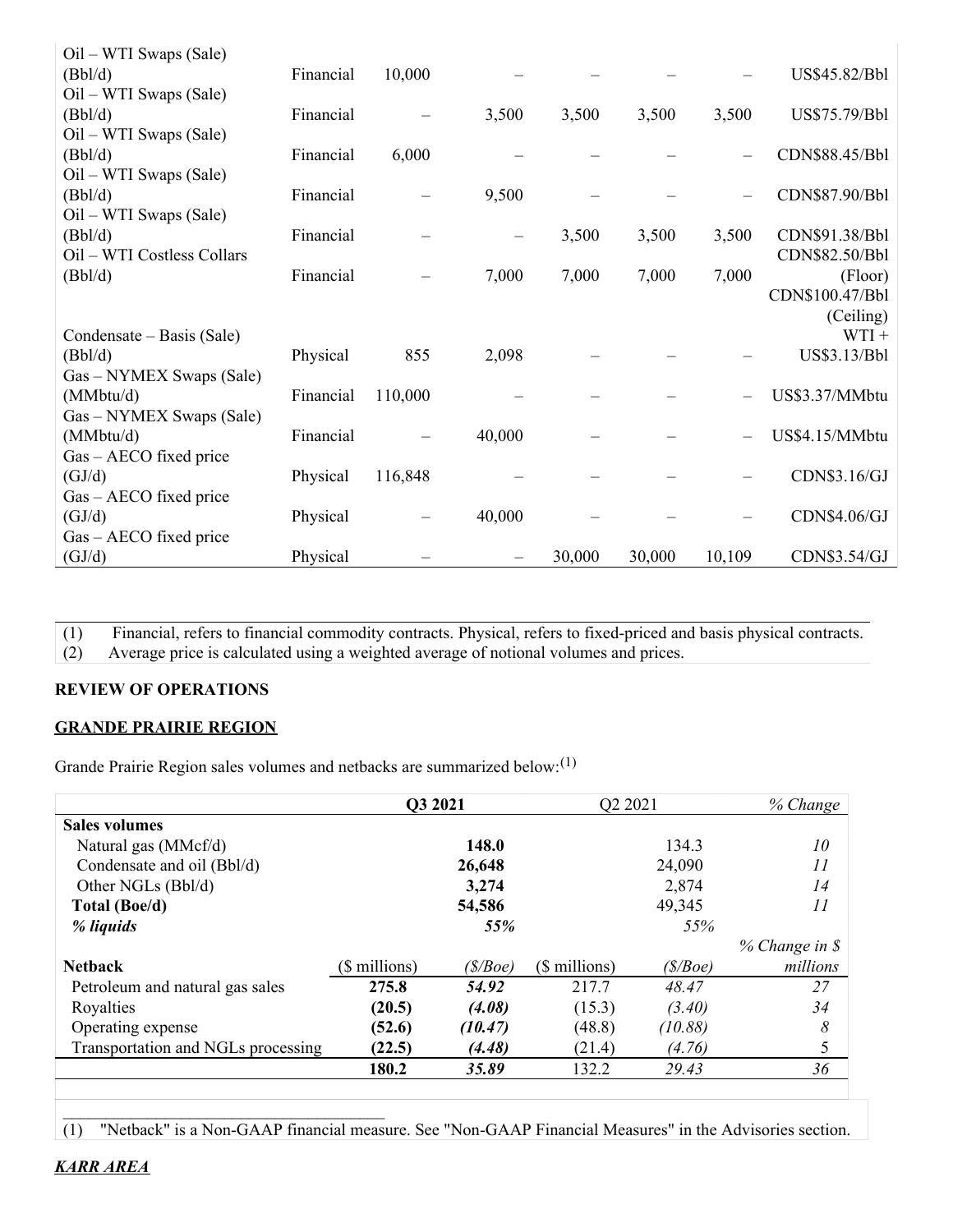Karr sales volumes and netbacks are summarized below:

 $\mathcal{L}_\text{max}$ 

|                                    | Q3 2021       |         | Q2 2021       |         | % Change       |
|------------------------------------|---------------|---------|---------------|---------|----------------|
| <b>Sales volumes</b>               |               |         |               |         |                |
| Natural gas (MMcf/d)               |               | 114.4   |               | 107.6   | 6              |
| Condensate and oil (Bbl/d)         |               | 18,328  |               | 18,458  | (1)            |
| Other NGLs (Bbl/d)                 |               | 2,477   |               | 2,281   | 9              |
| Total (Boe/d)                      |               | 39,878  |               | 38,679  | 3              |
| % liquids                          |               | 52%     |               | 54%     |                |
|                                    |               |         |               |         | % Change in \$ |
| <b>Nethack</b>                     | (\$ millions) | (S/Boe) | (\$ millions) | (S/Boe) | millions       |
| Petroleum and natural gas sales    | 195.3         | 53.23   | 168.0         | 47.72   | 16             |
| Royalties                          | (17.1)        | (4.66)  | (13.1)        | (3.72)  | 31             |
| Operating expense                  | (33.1)        | (9.03)  | (33.1)        | (9.40)  |                |
| Transportation and NGLs processing | (15.7)        | (4.27)  | (16.0)        | (4.52)  | (2)            |
|                                    | 129.4         | 35.27   | 105.8         | 30.08   | 22             |

Third quarter sales volumes at Karr averaged 39,878 Boe/d (52 percent liquids) compared to 38,679 Boe/d (54 percent liquids) in the second quarter. Plateau production of approximately 40,000 Boe/d that was first achieved in March has been sustained through efficient and reliable operations, continued strong performance from the six-well 3-10 pad that first produced in February and new well production from the five-well 7-18 pad that came onstream in late-July. The Company continues to seek efficiencies in its operations while maintaining its focus on safety, asset integrity, reliability and environmental performance.

The 7-18 pad has outperformed internal type well projections, averaging gross peak 30-day production per well of 2,137 Boe/d (6.4 MMcf/d of shale gas and 1,076 Bbl/d of NGLs) with an average CGR of 169 Bbl/MMcf.<sup>(1)</sup> The Company projects that this pad will achieve payout approximately five months after coming onstream.

While remaining sharply focused on maintaining well performance, Paramount continues to realize lower than historical DCET costs despite experiencing certain inflationary pressures. Preliminary DCET costs at the five-well Karr 5-16 East pad that was brought on production in late-October 2021 averaged \$6.3 million per well, approximately 15 percent lower than average DCET costs of the 5-16 West pad that was brought onstream in the fourth quarter of 2020. Drilling operations are ongoing at the twelve-well 16-17 pad and the Company expects that seven of the twelve wells will be drilled by yearend. The 16-17 pad was initially planned as a ten well pad, but two additional wells were added prior to the commencement of drilling.

Karr unit operating costs trended lower in the third quarter as a result of higher production volumes and the Company's continued focus on capturing efficiencies and streamlining operations. Paramount achieved operating costs at Karr of \$9.03/Boe in the third quarter of 2021, lower than targeted operating costs of\$10.00/Boe at plateau production of approximately 40,000 Boe/d. The Company also achieved a record netback of \$35.27/Boe at Karr in the third quarter.

In 2022, Paramount plans to maintain plateau production at Karr of 40,000 Boe/d by drilling 14 Montney wells and bringing onstream 16 wells, consistent with the Company's expectation that a total of 12 to 16 new wells per year are needed to maintain plateau production. The twelve-well 16-17 pad is currently being drilled and will be brought on production in two phases, with the first seven wells scheduled to come onstream in the second quarter of 2022 and the remaining five wells to come onstream in the second half of the year. Drilling of the four-well 1-2 North pad is scheduled to commence in the second quarter and the Company plans to bring all four wells onstream in late-2022. The Company also plans to bring onstream additional gas lift compression in the year to support liquids production as well as build out certain infrastructure to debottleneck future production.

(1) Production measured at the wellhead. Natural gas sales volumes are lower by approximately 6% and liquids sales volumes are lower by approximately 6% due to shrinkage. Excludes days when the wells did not produce. The production rates and volumes stated are over a short period of time and, therefore, are not necessarily indicative of average daily production, long-term performance or of ultimate recovery from the wells. CGR means condensate to gas ratio and is calculated by dividing raw wellhead liquids volumes by raw wellhead natural gas volumes. See "Oil and Gas Measures and Definitions" in the Advisories section.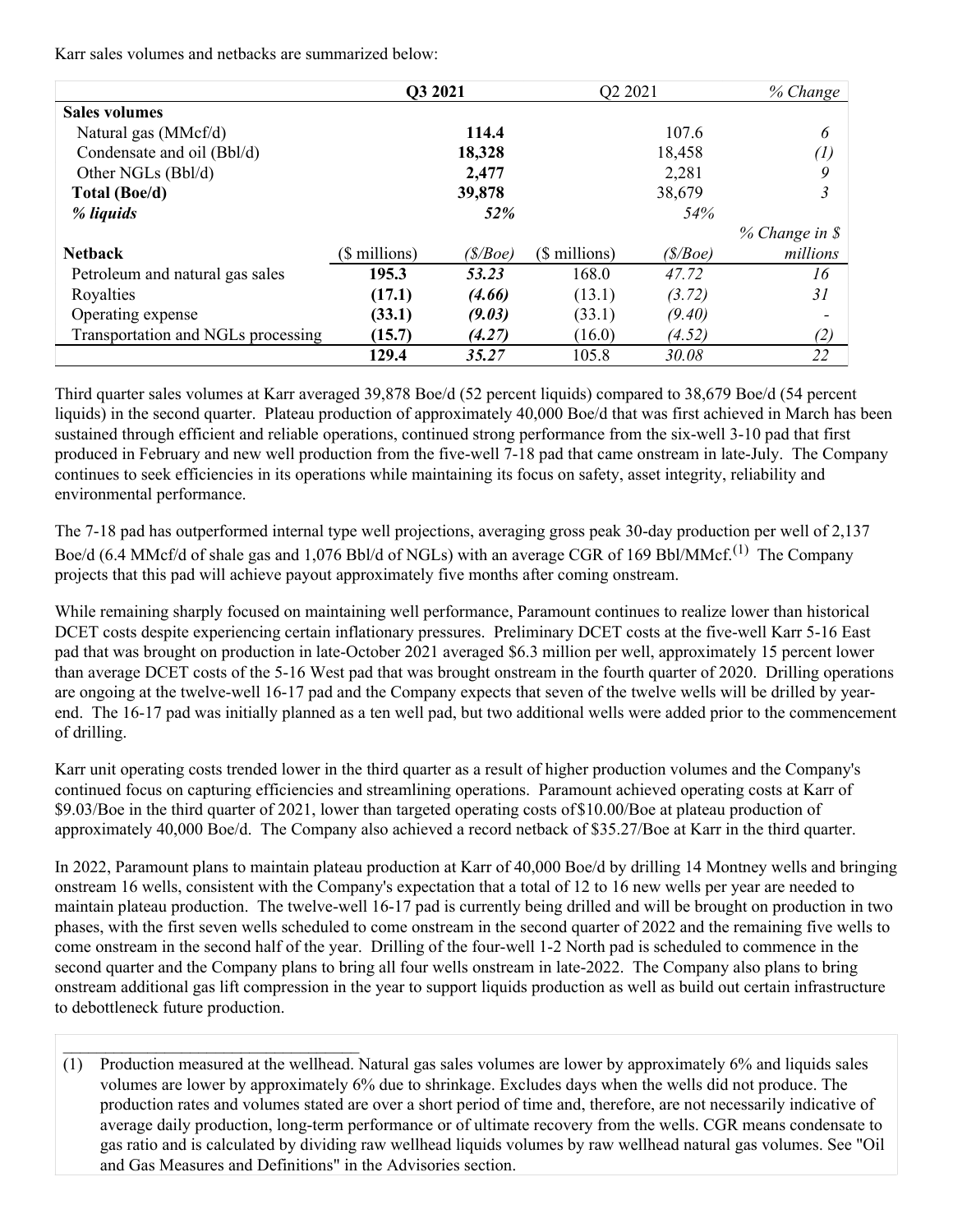# *WAPITI AREA*

Wapiti sales volumes and netbacks are summarized below:

|                                    | Q3 2021       |         | O2 2021       |         | % Change       |
|------------------------------------|---------------|---------|---------------|---------|----------------|
| <b>Sales volumes</b>               |               |         |               |         |                |
| Natural gas (MMcf/d)               |               | 33.3    |               | 26.4    | 26             |
| Condensate and oil (Bbl/d)         |               | 8,310   |               | 5,629   | 48             |
| Other NGLs (Bbl/d)                 |               | 790     |               | 582     | 36             |
|                                    |               | 14,651  |               |         |                |
| Total (Boe/d)                      |               |         |               | 10,604  | 38             |
| % liquids                          |               | 62%     |               | 59%     |                |
|                                    |               |         |               |         | % Change in \$ |
| <b>Netback</b>                     | (\$ millions) | (S/Boe) | (\$ millions) | (S/Boe) | millions       |
| Petroleum and natural gas sales    | 80.4          | 59.62   | 49.6          | 51.41   | 62             |
| Royalties                          | (3.4)         | (2.49)  | (2.1)         | (2.24)  | 62             |
| Operating expense                  | (19.2)        | (14.25) | (15.4)        | (16.00) | 25             |
| Transportation and NGLs processing | (6.9)         | (5.09)  | (5.5)         | (5.65)  | 25             |
|                                    | 50.9          | 37.79   | 26.6          | 27.52   | 91             |

Third quarter sales volumes at Wapiti averaged 14,651 Boe/d (62 percent liquids) compared to 10,604 Boe/d (59 percent liquids) in the second quarter due to new well production from the seven-well 6-4 pad that was brought onstream in July. Gross peak 30-day production per well from the 6-4 pad averaged 1,292 Boe/d (3.0 MMcf/d of shale gas and 794 Bbl/d of NGLs) with an average CGR of 266 Bbl/MMcf.<sup>(1)</sup> Third quarter production was impacted by the previously disclosed scheduled ten-day outage at the third-party Wapiti natural gas processing facility.

Drilling operations at the seven-well 9-22 pad are now complete, with four of the seven wells having been configured as monobores. Compared with conventional multiple casing wellbores, monobore wells require less steel in the form of casing and less time on lease installing and cementing the additional casing, resulting in lower capital costs. Additional cost and well productivity benefits are also anticipated due to higher pumping rates afforded by the larger diameter wellbore. The Company plans to complete, tie-in and bring onstream four wells in December with the remaining three wells to be brought onstream in the first quarter of 2022.

As a result of capital cost savings achieved to date in 2021 and in support of reaching plateau production of 30,000 Boe/d at Wapiti in 2023, Paramount is accelerating the commencement of drilling operations of the eight-well 8-22 pad into 2021.

In 2022, the Company plans to grow Wapiti production to approximately 27,000 Boe/d by year end by drilling 32 wells and bringing onstream a total of 22 wells. Drilling, completion and tie-in activities at the eight-well 8-22 pad are scheduled to commence in late-2021 and continue through the first half of 2022, with the majority of the wells to be brought onstream in the second quarter of 2022. Paramount plans to drill, complete and tie-in two additional eight-well pads, at 6-32 and 16-15, with drilling scheduled for the second and third quarters of 2022 respectively. The 6-32 pad is expected to be onstream in the second half of 2022 while the majority of the 16-15 pad wells will be brought onstream in early 2023. Drilling of the eight-well 8-15 pad is scheduled for late 2022. The Company also plans to complete a tenure well in 2022.

(1) Production measured at the wellhead. Natural gas sales volumes are lower by approximately 13% and liquids sales volumes are lower by approximately 1% due to shrinkage. Excludes days when the wells did not produce. The production rates and volumes stated are over a short period of time and, therefore, are not necessarily indicative of average daily production, long-term performance or of ultimate recovery from the wells. CGR means condensate to gas ratio and is calculated by dividing raw wellhead liquids volumes by raw wellhead natural gas volumes. See Oil and Gas Measures and Definitions in the Advisories section.

# **KAYBOB REGION**

Kaybob Region sales volumes averaged 21,054 Boe/d (28 percent liquids) in the third quarter of 2021 compared to 22,688 Boe/d (28 percent liquids) in the second quarter. The decrease in production is largely attributable to natural declines.

In 2022, Paramount plans to pursue the development of its Duvernay assets at Kaybob North and Kaybob Smoky. At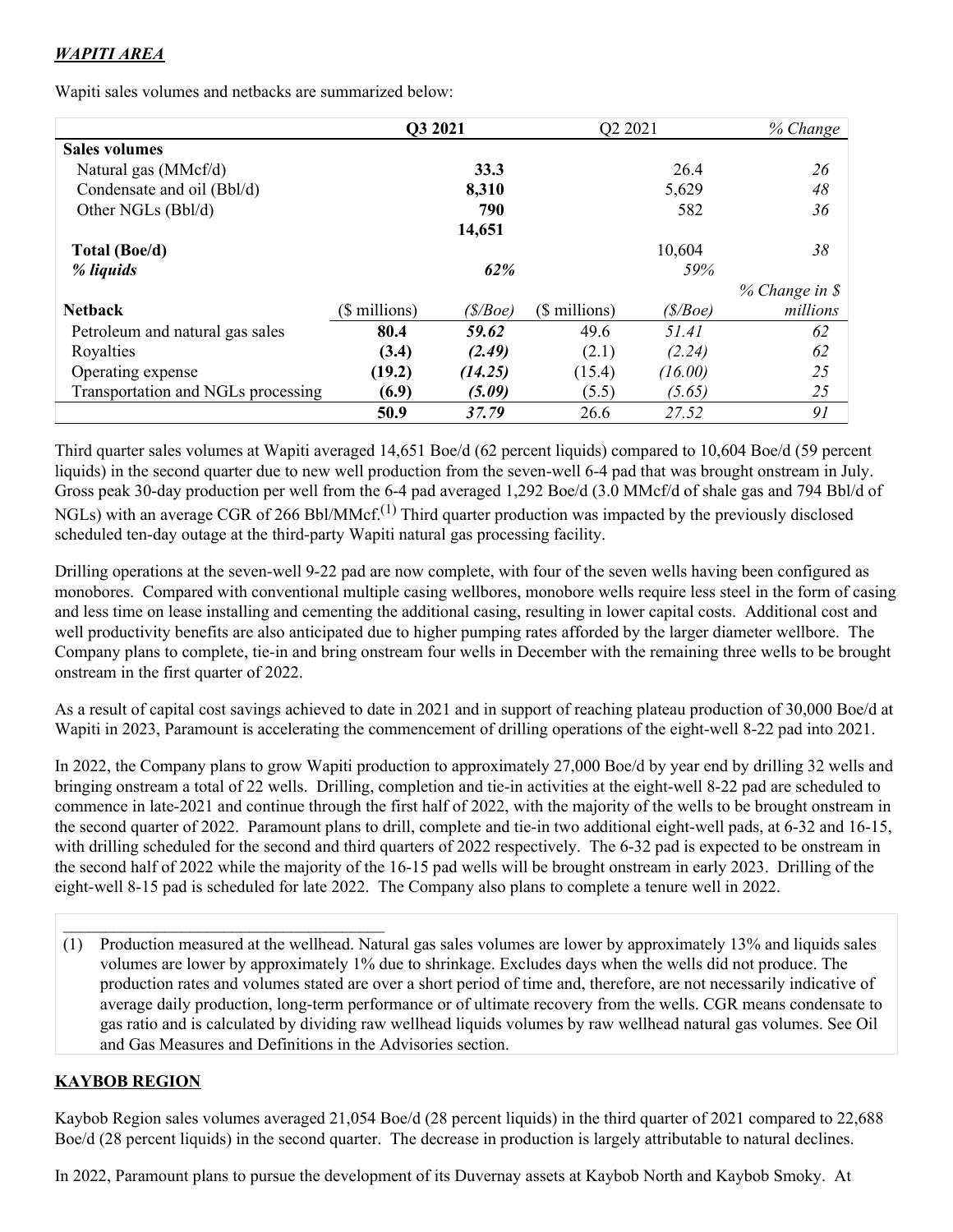Kaybob North, the Company plans to drill the remaining two wells at the three-well 12-21 pad and bring all three wells onstream in the second half of 2022. At Kaybob Smoky, plans include the expansion of the Company's 100% owned and operated 6-16 facility and the drilling, completion, tie-in and bringing onstream of the four-well 10-35 pad, also in the second half of 2022.

The Company expects to realize capital cost efficiencies in its Kaybob Duvernay plays, similar to those achieved over the past two years at Karr and Wapiti, as it commences pad development and captures economies of scale.

The Company plans to pursue other high return opportunities at Kaybob in 2022, including bringing onstream four Montney gas wells, two Montney oil wells and two Gething oil wells, seven of which will be drilled in 2022. Other activities include an expansion of the enhanced oil recovery scheme at the Company's Kaybob Montney Oil property.

# **CENTRAL ALBERTA & OTHER REGION**

Central Alberta & Other Region sales volumes averaged 6,510 Boe/d (22 percent liquids) in the third quarter of 2021 compared to 7,962 Boe/d (13 percent liquids) in the second quarter. Sales volumes in the third quarter decreased primarily due to the sale of the non-operated Birch assets in July and, to a lesser extent, a third-party pipeline outage and natural declines. New well production from the two-well Willesden Green Duvernay 4-7 pad that was brought on production in July partially offset these decreases. Despite being restricted by facility constraints, average gross peak 30-day production per well at the 4-7 pad was 1,498 Boe/d (3.3 MMcf/d of shale gas and 948 Bbl/d of NGLs) with an average CGR of 287 Bbl/MMcf.

The Company holds a material, contiguous Duvernay position at Willesden Green and continues to actively evaluate longerterm full field development plans for this asset. Material learnings from the drilling of the two wells at the 4-7 pad, particularly in drilling long reach laterals in the Duvernay formation, have resulted in further optimization to pad layouts in the full field development plans across the Company's Duvernay lands, improving economics. DCET costs at the 4-7 pad averaged \$11.3 million per well. The Company anticipates reductions in average well costs once commercial scale development commences and critical infrastructure is in place.

In 2022, planned activities include the addition of water infrastructure and FEED studies for future facility expansion that will benefit Duvernay development in the Willesden Green area.

### **ABOUT PARAMOUNT**

Paramount is an independent, publicly traded, liquids-focused Canadian energy company that explores for and develops both conventional and unconventional petroleum and natural gas reserves and resources, including longer-term strategic exploration and pre-development plays, and holds a portfolio of investments in other entities. The Company's principal properties are located in Alberta and British Columbia. Paramount's class A common shares are listed on the Toronto Stock Exchange under the symbol "POU".

Paramount's third quarter 2021 results, including Management's Discussion and Analysis and the Company's Consolidated Financial Statements can be obtained at: [https://mma.prnewswire.com/media/1678630/Paramount\\_Resources\\_Ltd\\_\\_Paramount\\_Resources\\_Ltd\\_\\_Announces\\_Thir.pdf](https://c212.net/c/link/?t=0&l=en&o=3345380-1&h=3618612125&u=https%3A%2F%2Fmma.prnewswire.com%2Fmedia%2F1678630%2FParamount_Resources_Ltd__Paramount_Resources_Ltd__Announces_Thir.pdf&a=https%3A%2F%2Fmma.prnewswire.com%2Fmedia%2F1678630%2FParamount_Resources_Ltd__Paramount_Resources_Ltd__Announces_Thir.pdf)

A summary of historical financial and operating results is also available on Paramount's website at [https://www.paramountres.com/investors/financial-shareholder-reports](https://c212.net/c/link/?t=0&l=en&o=3345380-1&h=3024769360&u=https%3A%2F%2Fwww.paramountres.com%2Finvestors%2Ffinancial-shareholder-reports&a=https%3A%2F%2Fwww.paramountres.com%2Finvestors%2Ffinancial-shareholder-reports).

This information will also be made available through Paramount's website at [www.paramountres.com](https://c212.net/c/link/?t=0&l=en&o=3345380-1&h=827817992&u=http%3A%2F%2Fwww.paramountres.com%2F&a=www.paramountres.com) and on SEDAR at [www.sedar.com](https://c212.net/c/link/?t=0&l=en&o=3345380-1&h=3549464319&u=http%3A%2F%2Fwww.sedar.com%2F&a=www.sedar.com).

| FINANCIAL AND OPERATING RESULTS <sup>(1)</sup> |         |         |
|------------------------------------------------|---------|---------|
| (\$ millions, except as noted)                 | Q3 2021 | Q2 2021 |
| Net income (loss)                              | 292.7   | (74.3)  |
| per share $-basic$ (\$/share)                  | 2.20    | (0.56)  |
| per share – diluted $(\frac{s}{\text{share}})$ | 2.06    | (0.56)  |
| Cash from operating activities                 | 97.0    | 112.1   |
| per share $-basic$ (\$/share)                  | 0.73    | 0.84    |
| per share – diluted $(\frac{s}{\text{share}})$ | 0.68    | 0.84    |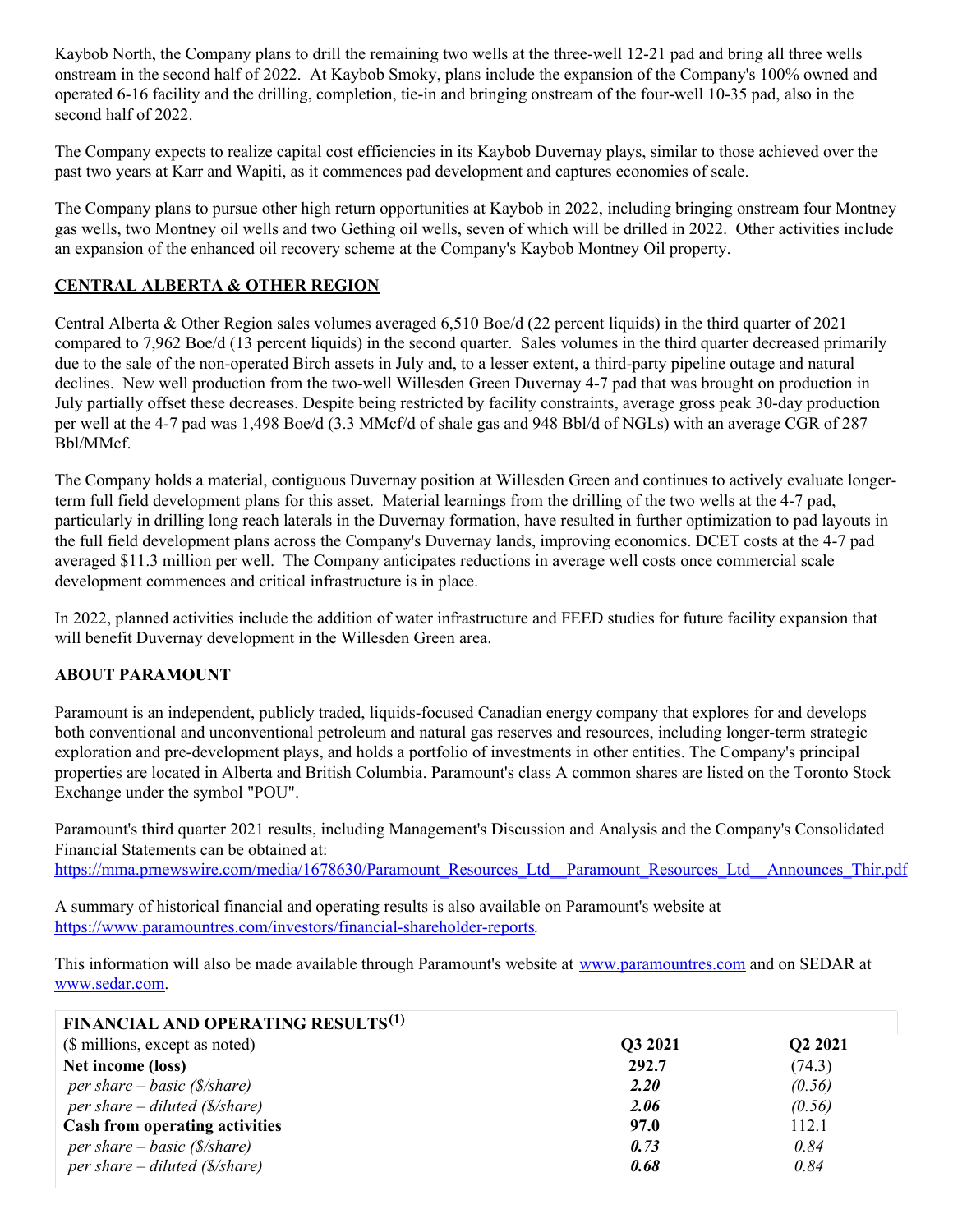| <b>Adjusted funds flow</b>                                                                                             | 148.4   |                                   | 86.0    |                                   |  |  |
|------------------------------------------------------------------------------------------------------------------------|---------|-----------------------------------|---------|-----------------------------------|--|--|
| per share $-$ basic (\$/share)                                                                                         | 1.12    |                                   | 0.65    |                                   |  |  |
| per share $-$ diluted (\$/share)                                                                                       | 1.04    |                                   | 0.65    |                                   |  |  |
| <b>Total assets</b>                                                                                                    | 3,882.9 |                                   | 3,655.6 |                                   |  |  |
| Long-term debt                                                                                                         | 522.4   |                                   | 608.4   |                                   |  |  |
| Net debt                                                                                                               | 576.8   |                                   | 724.5   |                                   |  |  |
| <b>Common shares outstanding</b> (thousands) $^{(2)}$                                                                  | 133,207 |                                   | 133,314 |                                   |  |  |
| <b>Sales volumes</b>                                                                                                   |         |                                   |         |                                   |  |  |
| Natural gas (MMcf/d)                                                                                                   | 269.7   |                                   | 273.1   |                                   |  |  |
| Condensate and oil (Bbl/d)                                                                                             | 32,177  |                                   | 29,543  |                                   |  |  |
| Other NGLs $(Bb1/d)$ <sup>(3)</sup>                                                                                    | 5,017   |                                   | 4,938   |                                   |  |  |
| Total (Boe/d)                                                                                                          | 82,150  |                                   | 79,995  |                                   |  |  |
| % liquids                                                                                                              |         | 45%                               |         | 43%                               |  |  |
| Grande Prairie Region (Boe/d)                                                                                          | 54,586  |                                   | 49,345  |                                   |  |  |
| Kaybob Region (Boe/d)                                                                                                  | 21,054  |                                   | 22,688  |                                   |  |  |
| Central Alberta & Other Region (Boe/d)                                                                                 | 6,510   |                                   | 7,962   |                                   |  |  |
| Total (Boe/d)                                                                                                          | 82,150  |                                   | 79,995  |                                   |  |  |
| <b>Netback</b>                                                                                                         |         | $\frac{\text{8}}{\text{Boe}}$ (3) |         | $\frac{\text{8}}{\text{Boe}}$ (3) |  |  |
| Natural gas revenue                                                                                                    | 96.5    | 3.89                              | 74.8    | 3.01                              |  |  |
| Condensate and oil revenue                                                                                             | 249.9   | 84.42                             | 209.6   | 77.96                             |  |  |
| Other NGLs revenue                                                                                                     | 21.7    | 47.05                             | 14.4    | 32.11                             |  |  |
| Royalty and other revenue                                                                                              | 1.0     |                                   | 0.9     |                                   |  |  |
| Petroleum and natural gas sales                                                                                        | 369.1   | 48.84                             | 299.7   | 41.17                             |  |  |
| Royalties                                                                                                              | (30.9)  | (4.09)                            | (24.9)  | (3.43)                            |  |  |
| Operating expense                                                                                                      | (83.3)  | (11.02)                           | (81.8)  | (11.23)                           |  |  |
| Transportation and NGLs processing (4)                                                                                 | (30.3)  | (4.01)                            | (30.3)  | (4.16)                            |  |  |
| <b>Netback</b>                                                                                                         | 224.6   | 29.72                             | 162.7   | 22.35                             |  |  |
| Financial commodity contract settlements                                                                               | (59.0)  | (7.81)                            | (54.1)  | (7.44)                            |  |  |
|                                                                                                                        |         | 21.91                             |         | 14.91                             |  |  |
| Netback including financial commodity contract settlements                                                             | 165.6   |                                   | 108.6   |                                   |  |  |
| <b>Total Capital Expenditures</b>                                                                                      |         |                                   |         |                                   |  |  |
| Grande Prairie Region                                                                                                  | 53.1    |                                   | 66.5    |                                   |  |  |
| Kaybob Region                                                                                                          | 1.7     |                                   | 3.9     |                                   |  |  |
| Central Alberta & Other Region                                                                                         | 9.7     |                                   | 11.8    |                                   |  |  |
| Corporate $(5)$                                                                                                        | 1.6     |                                   | 1.2     |                                   |  |  |
| Land acquisitions                                                                                                      | 2.8     |                                   | 0.1     |                                   |  |  |
| <b>Total capital expenditures</b>                                                                                      | 68.9    |                                   | 83.5    |                                   |  |  |
| 6.9<br>3.2<br><b>Asset retirement obligation settlements</b>                                                           |         |                                   |         |                                   |  |  |
| Readers are referred to the advisories concerning Non-GAAP Financial Measures and Oil and Gas Measures and<br>(1)      |         |                                   |         |                                   |  |  |
| Definitions in the Advisories section of this document. This table contains the following Non-GAAP financial measures: |         |                                   |         |                                   |  |  |
| Adjusted funds flow, Net debt, Netback and Total capital expenditures. Readers are referred to the Product Type        |         |                                   |         |                                   |  |  |

Information section of this document for a complete breakdown of sales volumes for applicable periods by the specific product types.

(2) Presented net of shares held in trust under the Company's restricted share unit plan (000's of common shares): Q3 2021: 1,536 and Q2 2021: 1,538.

(3) Natural gas revenue presented as \$/Mcf.

(4) Includes downstream transportation costs and NGLs fractionation costs.

(5) Includes transfers between regions.

### **PRODUCT TYPE INFORMATION**

This press release refers to sales volumes of "natural gas", "condensate and oil", "NGLs", "Other NGLs" and "Liquids". "Natural gas" refers to conventional natural gas and shale gas combined. "Condensate and oil" refers to condensate, light and medium crude oil and tight oil combined. "NGLs" refers to condensate and Other NGLs combined. "Other NGLs" refers to ethane, propane and butane combined. "Liquids" refers to condensate and oil and Other NGLs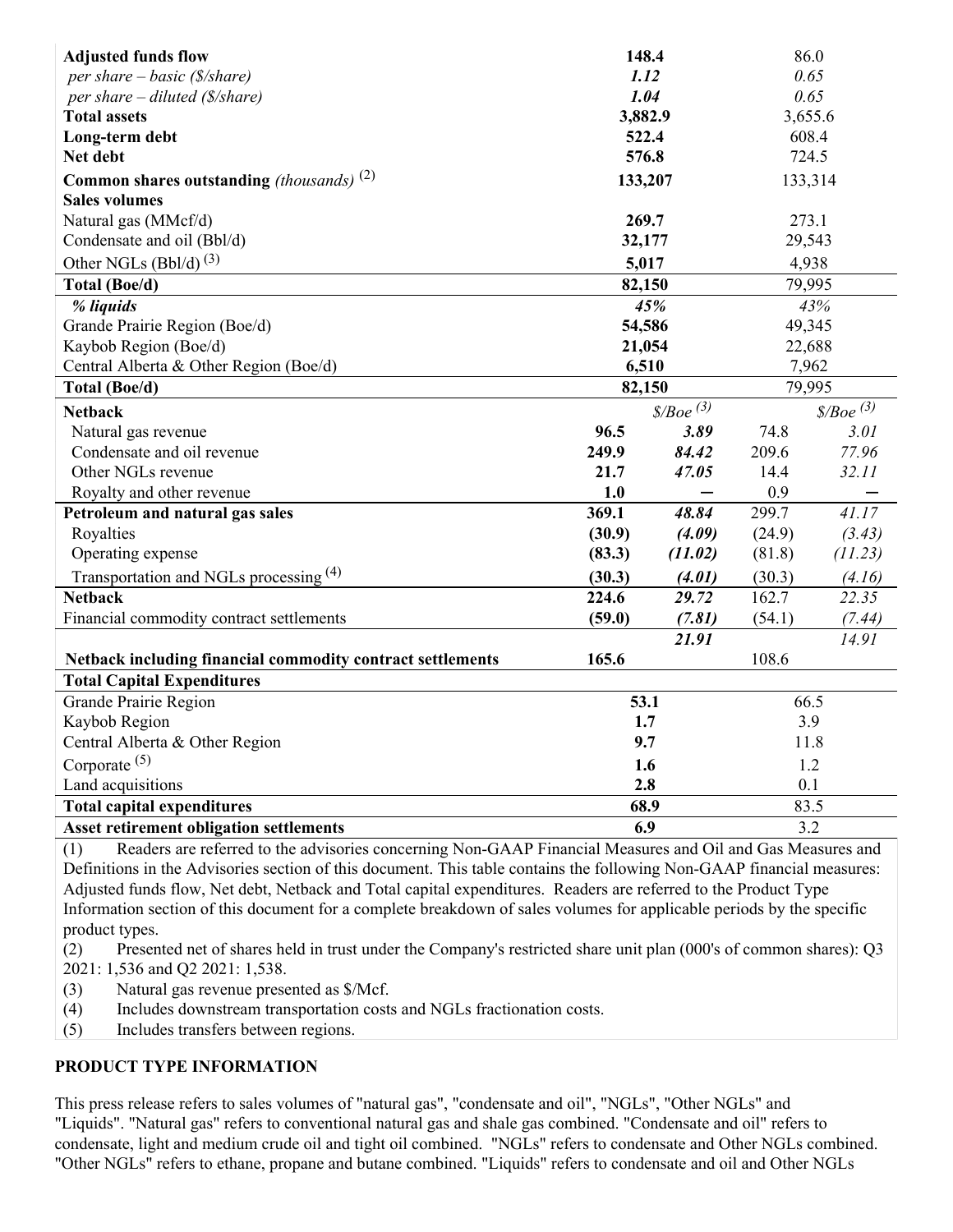combined. Below is a complete breakdown of sales volumes for applicable periods by the specific product types of shale gas, conventional natural gas, NGLs, tight oil and light and medium crude oil. Numbers may not add due to rounding.

|                            |         |                     |         | <b>Grande Prairie</b> |         | Kaybob  | Central Alberta &   |         |
|----------------------------|---------|---------------------|---------|-----------------------|---------|---------|---------------------|---------|
|                            |         | <b>Total</b>        | Region  |                       | Region  |         | <b>Other Region</b> |         |
|                            | Q3 2021 | O <sub>2</sub> 2021 | Q3 2021 | Q2 2021               | O3 2021 | Q2 2021 | O3 2021             | Q2 2021 |
| Shale gas (MMcf/d)         | 207.1   | 205.8               | 145.8   | 132.2                 | 36.9    | 39.3    | 24.4                | 34.3    |
| Conventional natural gas   |         |                     |         |                       |         |         |                     |         |
| (MMcf/d)                   | 62.6    | 67.3                | 2.2     | 2.1                   | 54.4    | 58.0    | 6.0                 | 7.2     |
| Natural gas (MMcf/d)       | 269.7   | 273.1               | 148.0   | 134.3                 | 91.3    | 97.3    | 30.4                | 41.5    |
| Condensate (Bbl/d)         | 29,670  | 26,784              | 26,639  | 24,086                | 2,072   | 2,319   | 959                 | 379     |
| Other NGLs (Bbl/d)         | 5,017   | 4,938               | 3,274   | 2,874                 | 1,415   | 1,569   | 328                 | 495     |
| $NGLs$ (Bbl/d)             | 34,687  | 31,722              | 29,913  | 26,960                | 3,487   | 3,888   | 1,287               | 874     |
| Tight oil (Bbl/d)          | 475     | 494                 |         | —                     | 368     | 354     | 107                 | 140     |
| Light and medium crude oil |         |                     |         |                       |         |         |                     |         |
| (Bbl/d)                    | 2,032   | 2,265               | 9       | 4                     | 1,979   | 2,224   | 44                  | 37      |
| Crude oil (Bbl/d)          | 2,507   | 2,759               | 9       | 4                     | 2,347   | 2,578   | 151                 | 177     |
| Total (Boe/d)              | 82,150  | 79,995              | 54,586  | 49,345                | 21,054  | 22,688  | 6,510               | 7,962   |

|                                   | Karr    |         | Wapiti  |         |  |
|-----------------------------------|---------|---------|---------|---------|--|
|                                   | Q3 2021 | Q2 2021 | Q3 2021 | Q2 2021 |  |
| Shale gas $(MMcf/d)$              | 113.0   | 106.3   | 32.7    | 25.9    |  |
| Conventional natural gas (MMcf/d) | 1.4     | 1.3     | 0.6     | 0.5     |  |
| Natural gas (MMcf/d)              | 114.4   | 107.6   | 33.3    | 26.4    |  |
| NGLs (Bbl/d)                      | 20,805  | 20,739  | 9,100   | 6,211   |  |
| Total (Boe/d)                     | 39,878  | 38,679  | 14,651  | 10,604  |  |

The Company forecasts that fourth quarter 2021 sales volumes will average between 85,000 Boe/d and 86,500 Boe/d (55 percent shale gas and conventional natural gas combined, 39 percent light and medium crude oil, tight oil and condensate combined and 6 percent other NGLs).

The Company forecasts that 2021 annual sales volumes will average approximately 82,000 Boe/d (56 percent shale gas and conventional natural gas combined, 38 percent light and medium crude oil, tight oil and condensate combined and 6 percent other NGLs).

The Company forecasts that 2022 sales volumes will average between 90,000 Boe/d and 94,000 Boe/d (54 percent shale gas and conventional natural gas combined, 40 percent light and medium crude oil, tight oil and condensate combined and 6 percent other NGLs). First half 2022 sales volumes are expected to average between 81,000 Boe/d and 85,000 Boe/d (56 percent shale gas and conventional natural gas combined, 38 percent light and medium crude oil, tight oil and condensate combined and 6 percent other NGLs). Second half 2022 sales volumes are expected to average between 99,000 Boe/d and 103,000 Boe/d (53 percent shale gas and conventional natural gas combined, 41 percent light and medium crude oil, tight oil and condensate combined and 6 percent other NGLs).

### **ADVISORIES**

### *Forward-looking Information*

Certain statements in this press release constitute forward-looking information under applicable securities legislation. Forward-looking information typically contains statements with words such as "anticipate", "believe", "estimate", "will", "expect", "plan", "schedule", "intend", "propose", or similar words suggesting future outcomes or an outlook. Forwardlooking information in this press release includes, but is not limited to:

- forecast free cash flow in 2021 and 2022;
- forecast 2021 year-end net debt to annual adjusted funds flow;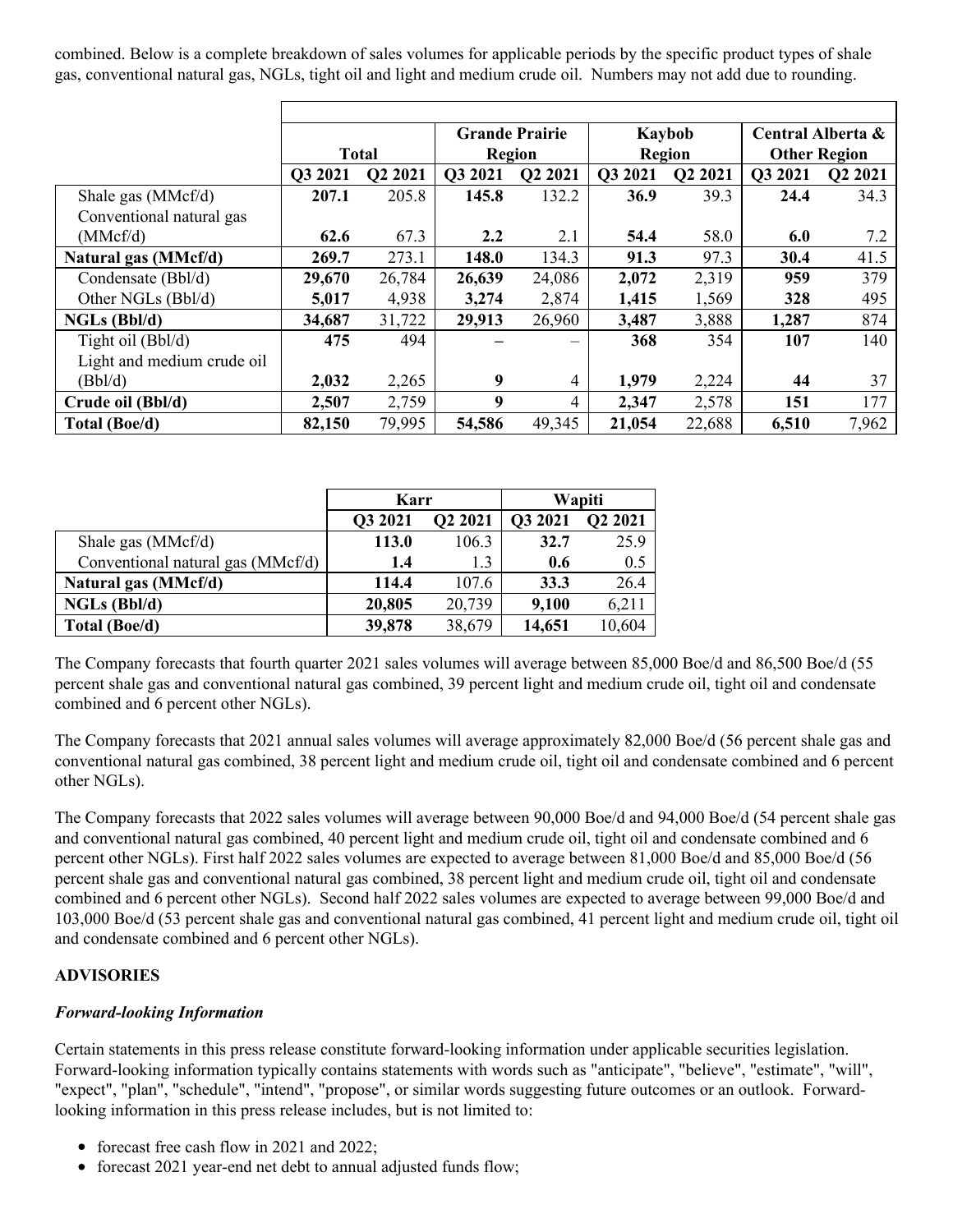- planned capital expenditures in 2021 and 2022;
- forecast sales volumes for 2021 and 2022 and certain periods therein;
- $\bullet$  the expectation that plateau production will be reached at Wapiti in 2023;
- the anticipated meeting by the Company of its \$300 million net debt target by the end of the third quarter of 2022 and the implied net debt to adjusted funds flow ratio at the end of the third quarter of 2022;
- the Company's priorities and expectations respecting the allocation of free cash flow;
- planned abandonment and reclamation expenditures and activities in 2022;
- preliminary anticipated capital expenditures in 2023 and the resulting expected 2023 average sales volumes and free cash flow;
- the Company's five-year outlook for capital spending, annual production growth rate and cumulative free cash flow;
- the Company's expectation that it will not be required to pay Canadian income taxes within the next five years;
- the expectation that all holders will exercise their right to convert their debentures into Common Shares prior to the redemption date;
- planned exploration, development and production activities, including the expected timing of completing and bringing new wells on production;
- $\bullet$  the expectation that a total of 12 to 16 wells per year are needed to maintain plateau production at Karr;
- preliminary estimated drilling, completion and equipping costs;
- the payment of future dividends under the Company's monthly dividend program; and
- expected capital cost efficiencies at the Company's Kaybob Duvernay properties and the expectation that average well costs at the Company's Duvernay properties will be reduced once commercial scale development commences.

Such forward-looking information is based on a number of assumptions which may prove to be incorrect. Assumptions have been made with respect to the following matters, in addition to any other assumptions identified in this press release:

- future commodity prices and the potential impact of the COVID-19 pandemic thereon;
- the likely impact of the COVID-19 pandemic on operations;
- the ability to realize expected cost savings;
- royalty rates, taxes and capital, operating, processing, transportation, general & administrative and other costs;
- foreign currency exchange rates and interest rates;
- general business, economic and market conditions;
- the performance of wells and facilities;
- the ability of Paramount to obtain the required capital to finance its exploration, development and other operations and meet its commitments and financial obligations;
- the ability of Paramount to obtain equipment, services, supplies and personnel in a timely manner and at an acceptable cost to carry out its activities;
- the ability of Paramount to secure adequate product processing, transportation, fractionation and storage capacity on acceptable terms and the capacity and reliability of facilities;
- the ability of Paramount to market its production successfully to current and new customers;
- the ability of Paramount and its industry partners to obtain drilling success (including in respect of anticipated production volumes, reserves additions, product yields and resource recoveries) and operational improvements, efficiencies and results consistent with expectations;
- the timely receipt of required governmental and regulatory approvals;
- the receipt of benefits under government programs;
- the application of regulatory requirements respecting abandonment and reclamation;
- in the case of the expectation that all holders will exercise their right to convert their debentures into Common Shares prior to the redemption date, the assumption that the trading price of the Common Shares will continue to remain substantially above the conversion price of the debentures; and
- anticipated timelines and budgets being met in respect of drilling programs and other operations (including well completions and tie-ins, the construction, commissioning and start-up of new and expanded facilities, including thirdparty facilities, and facility turnarounds and maintenance).

In addition to the above, the Company's expectation to not pay Canadian income taxes within the next five years is based on the current tax regime, the Company's tax pools and the assumptions with respect to production, expenditures, commodity prices, royalties and costs in the five years ended 2026 set forth herein. Taxable income varies depending on total income and expenses and Paramount's estimate is sensitive to assumptions regarding commodity prices, production, cash from operating activities, capital spending levels and acquisition and disposition transactions. Changes in these factors could result in the Company paying income taxes earlier than expected.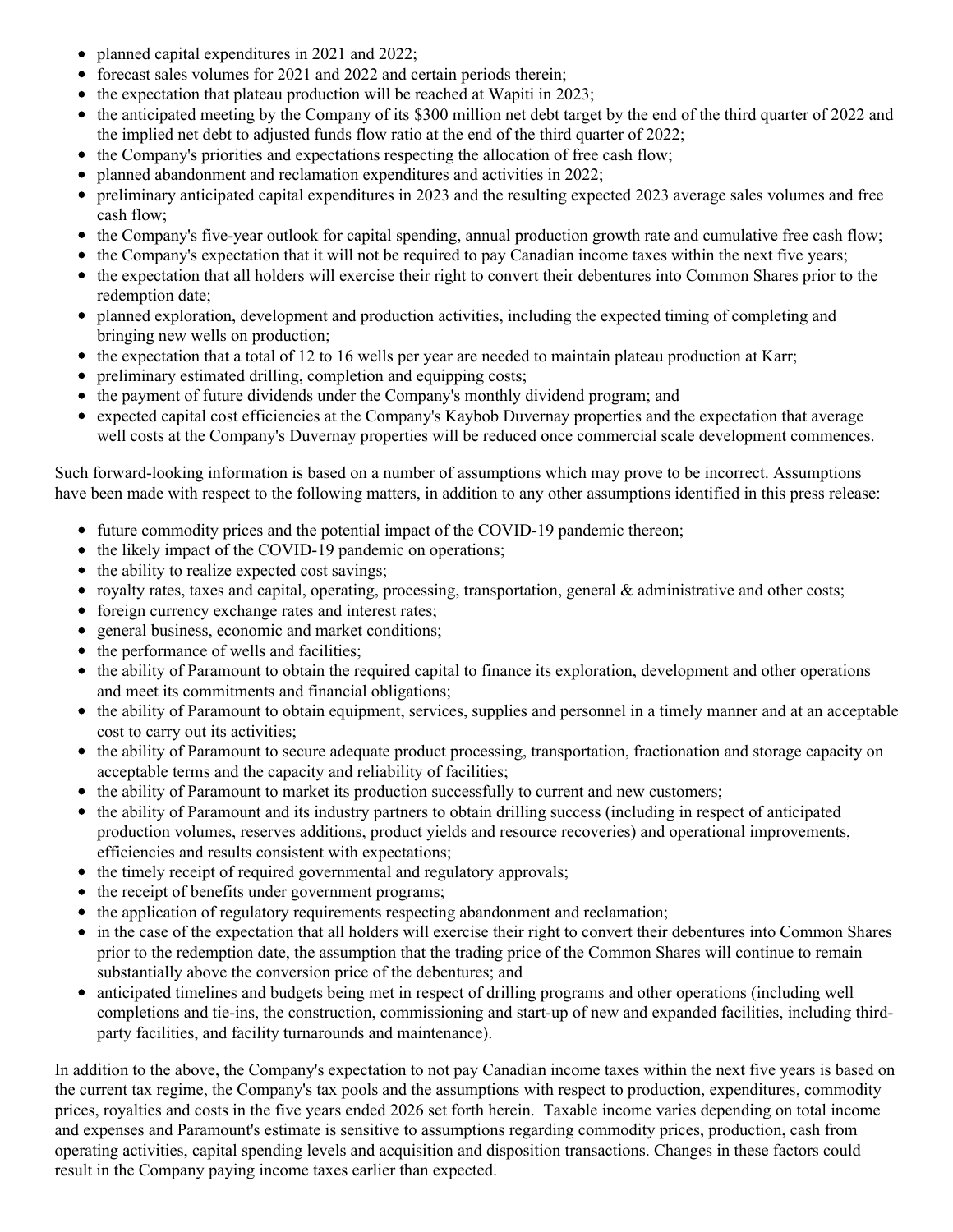Although Paramount believes that the expectations reflected in such forward-looking information are reasonable based on the information available at the time of this press release, undue reliance should not be placed on the forward-looking information as Paramount can give no assurance that such expectations will prove to be correct. Forward-looking information is based on expectations, estimates and projections that involve a number of risks and uncertainties which could cause actual results to differ materially from those anticipated by Paramount and described in the forward-looking information. The material risks and uncertainties include, but are not limited to:

- fluctuations in commodity prices, including in relation to the impact of the COVID-19 pandemic;
- changes in capital spending plans and planned exploration and development activities;
- the potential for changes to preliminary anticipated 2023 capital expenditures prior to finalization and changes to the resulting expected 2023 average sales volumes and free cash flow;
- the potential for changes to the Company's five-year outlook for capital spending, annual production growth rate and cumulative free cash flow;
- changes in foreign currency exchange rates and interest rates;
- the uncertainty of estimates and projections relating to future revenue, free cash flow, production, reserves additions, product yields (including condensate to natural gas ratios), resource recoveries, royalty rates, taxes and costs and expenses;
- the ability to secure adequate product processing, transportation, fractionation, and storage capacity on acceptable terms;
- operational risks in exploring for, developing, producing and transporting natural gas and liquids, including the risk of spills, leaks or blowouts;
- the ability to obtain equipment, services, supplies and personnel in a timely manner and at an acceptable cost;
- potential disruptions, delays or unexpected technical or other difficulties in designing, developing, expanding or operating new, expanded or existing facilities (including third-party facilities);
- processing, pipeline, and fractionation infrastructure outages, disruptions and constraints;
- risks and uncertainties involving the geology of oil and gas deposits;
- the uncertainty of reserves estimates;
- general business, economic and market conditions;
- the ability to generate sufficient cash from operating activities and obtain financing to fund planned exploration, development and operational activities and meet current and future commitments and obligations (including product processing, transportation, fractionation and similar commitments and obligations);
- changes in, or in the interpretation of, laws, regulations or policies (including environmental laws);
- the ability to obtain required governmental or regulatory approvals in a timely manner, and to enter into and maintain leases and licenses;
- the effects of weather and other factors including wildlife and environmental restrictions which affect field operations and access;
- the timing and cost of future abandonment and reclamation obligations and potential liabilities for environmental damage and contamination;
- uncertainties regarding aboriginal claims and in maintaining relationships with local populations and other stakeholders;
- the outcome of existing and potential lawsuits, insurance claims, regulatory actions, audits and assessments; and
- other risks and uncertainties described elsewhere in this document and in Paramount's other filings with Canadian securities authorities.

There are risks that may result in the Company changing, suspending or discontinuing its monthly dividend program, including changes to free cash flow, operating results, capital requirements, financial position, market conditions or corporate strategy and the need to comply with requirements under debt agreements and applicable laws respecting the declaration and payment of dividends. There are no assurances as to the continuing declaration and payment of future dividends under the Company's monthly dividend program or the amount or timing of any such dividends.

The foregoing list of risks is not exhaustive. For more information relating to risks, see the sections titled "*Risk Factors*" in Paramount's annual information form for the year ended December 31, 2020, which is available on SEDAR at [www.sedar.com](https://c212.net/c/link/?t=0&l=en&o=3345380-1&h=3549464319&u=http%3A%2F%2Fwww.sedar.com%2F&a=www.sedar.com). The forward-looking information contained in this press release is made as of the date hereof and, except as required by applicable securities law, Paramount undertakes no obligation to update publicly or revise any forwardlooking statements or information, whether as a result of new information, future events or otherwise.

Certain forward-looking information in this press release, including forecast free cash flow in 2021, 2022 and future periods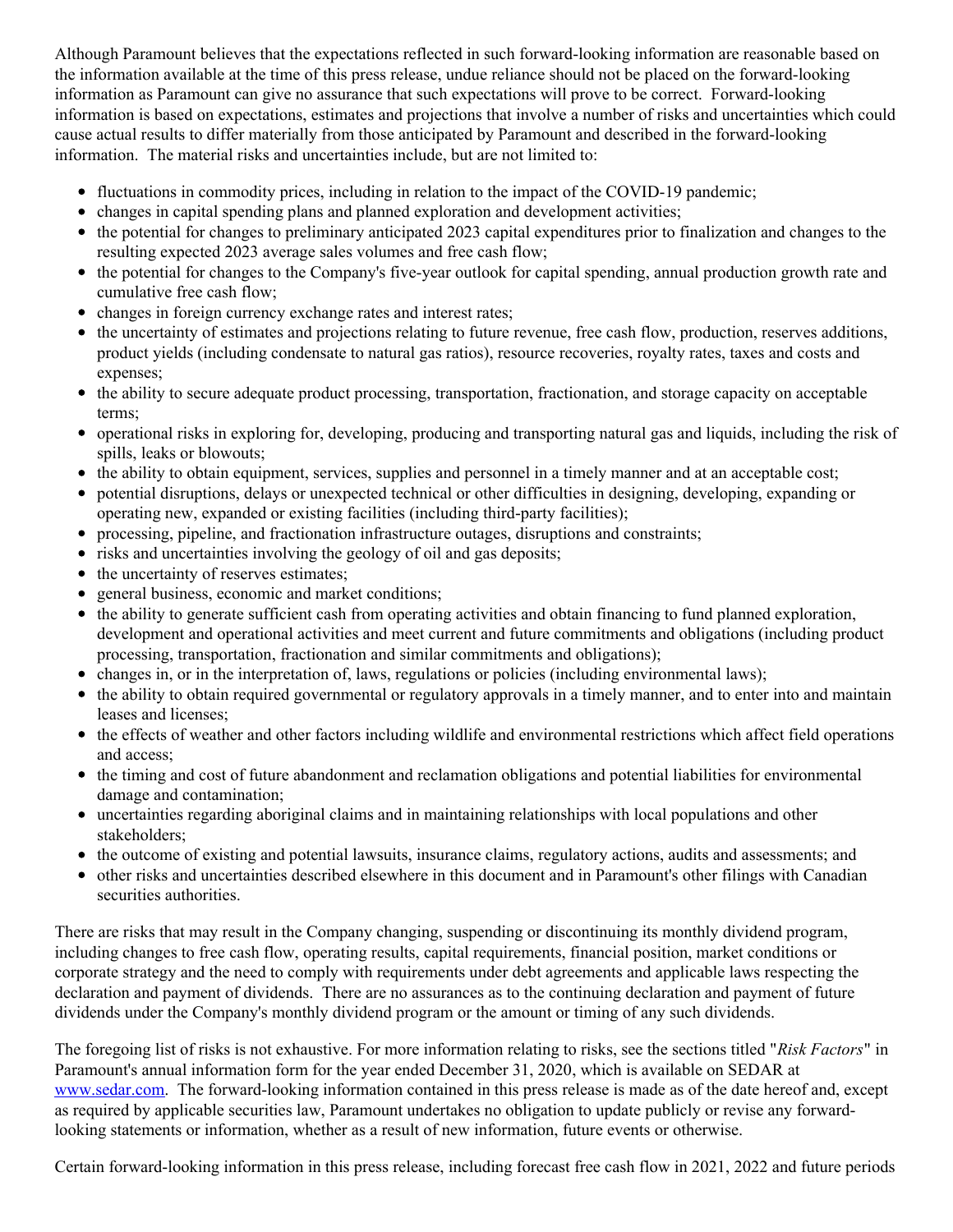and forecast 2021 and 2022 net debt to annual adjusted funds flow ratios, may also constitute a "financial outlook" within the meaning of applicable securities laws. A financial outlook involves statements about Paramount's prospective financial performance or position and is based on and subject to the assumptions and risk factors described above in respect of forward-looking information generally as well as any other specific assumptions and risk factors in relation to such financial outlook noted in this press release. Such assumptions are based on management's assessment of the relevant information currently available and any financial outlook included in this press release is provided for the purpose of helping readers understand Paramount's current expectations and plans for the future. Readers are cautioned that reliance on any financial outlook may not be appropriate for other purposes or in other circumstances and that the risk factors described above or other factors may cause actual results to differ materially from any financial outlook.

### *Non-GAAP Financial Measures*

In this press release, "adjusted funds flow", "free cash flow", "netback", "net debt", "net debt to adjusted funds flow" and "total capital expenditures", together the "Non-GAAP financial measures", are used and do not have any standardized meanings as prescribed by International Financial Reporting Standards.

"Adjusted funds flow" refers to cash from (used in) operating activities before net changes in non-cash working capital, geological and geophysical expenses, asset retirement obligation settlements, closure costs, provisions and other, dispute settlements and transaction and reorganization costs. Adjusted funds flow is used to assist management and investors in measuring the Company's ability to fund capital programs and meet financial obligations, including the settlement of asset retirement obligations. Asset retirement obligation settlements are excluded from the calculation of adjusted funds flow because such expenditures are not directly linked to the revenue generating activities of the Company. Paramount manages the timing of expenditures related to asset retirement obligation settlements in accordance with regulatory requirements and its overall approach to managing its asset retirement obligations and, as a result, amounts incurred may vary significantly from period to period. Adjusted funds flow is not intended to represent cash from operating activities, net loss or any other GAAP measure and should not be construed as being an alternative to, or more meaningful than, cash flow from operating activities as determined in accordance with IFRS. The following are the calculations of adjusted funds flow from the nearest GAAP measure for the three months ended September 30, 2021 and June 30, 2021:

|                                       | Sept 30, 2021 | Jun 30, 2021 |
|---------------------------------------|---------------|--------------|
| Three months ended                    | (MM\$)        | (MM\$)       |
| <b>Cash from operating activities</b> | 97.0          | 112.1        |
| Change in non-cash working capital    | 42.9          | (47.6)       |
| Geological and geophysical expenses   | 1.6           | 1.8          |
| Asset retirement obligations settled  | 6.9           | 3.2          |
| Closure costs                         |               |              |
| Provisions and other                  |               | 16.5         |
| Dispute settlements                   |               |              |
| Transaction and reorganization costs  |               |              |
| <b>Adjusted funds flow</b>            | 148.4         | 86.0         |

"Free cash flow" refers to adjusted funds flow less total capital expenditures and asset retirement obligation settlements. Free cash flow is used by management and investors to assess the amount of internally generated cash available to repay debt, reinvest in the business or return to shareholders. The following is the calculation of free cash flow from the nearest GAAP measure for the three months ended September 30, 2021 and June 30, 2021:

|                                         | Sept 30, 2021 | Jun 30, 2021 |
|-----------------------------------------|---------------|--------------|
| Three months ended                      | (MM\$)        | (MM\$)       |
| <b>Adjusted funds flow</b>              | 148.4         | 86.0         |
| Total capital expenditures              | (68.9)        | (83.5)       |
| Asset retirement obligation settlements | (6.9)         | (3.2)        |
| Free cash flow                          | 72.6          | (0.7)        |

"Netback" equals petroleum and natural gas sales less royalties, operating expense and transportation and NGLs processing costs. Netback is commonly used by management and investors to compare the results of the Company's oil and gas operations between periods. Refer to the tables under the headings "Review of Operations" and "Financial and Operating Results" for the calculation thereof.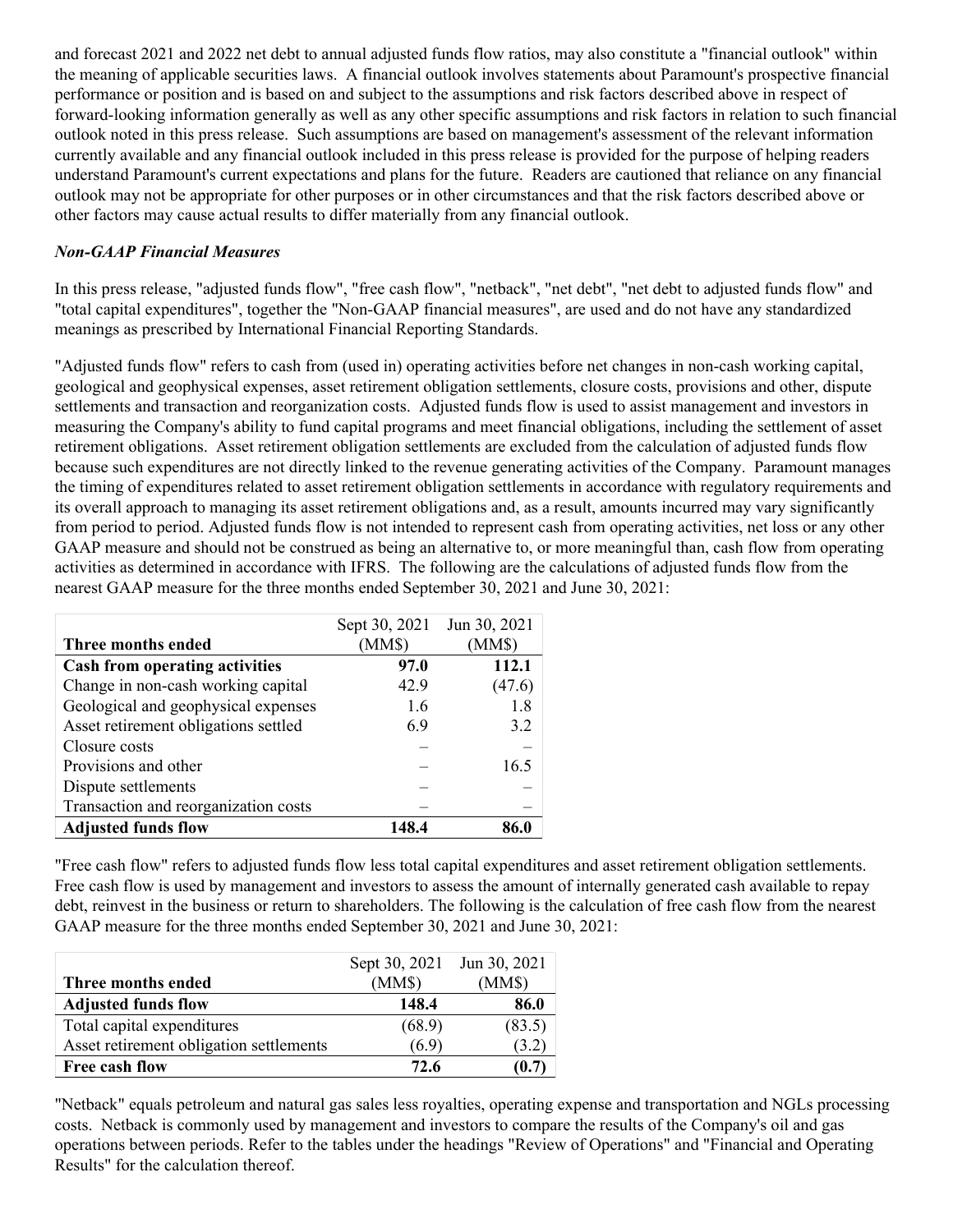"Net debt" is a measure of the Company's overall debt position after adjusting for certain working capital and other amounts and is used by management to assess the Company's overall leverage position. Refer to the Liquidity and Capital Resources section of the Company's Management's Discussion and Analysis for the three months and nine months ended September 30, 2021 (the "MD&A") for the calculation of net debt.

"Net debt to adjusted funds flow" is a ratio calculated as the period end net debt divided by adjusted funds flow for the trailing four quarters. The ratio of net debt to adjusted funds flow is commonly used by management and investors to assess the Company's overall debt position.

"Total capital expenditures" refers to the Company's property, plant and equipment and exploration expenditures. Refer to the Total Capital Expenditures section of the MD&A for the calculation thereof.

Non-GAAP financial measures should not be considered in isolation or construed as alternatives to their most directly comparable measure calculated in accordance with GAAP, or other measures of financial performance calculated in accordance with GAAP. The Non-GAAP financial measures are unlikely to be comparable to similar measures presented by other issuers.

#### *Oil and Gas Measures and Definitions*

#### *Abbreviations*

| Liquids     |                                  | <b>Natural Gas</b> |                                           |
|-------------|----------------------------------|--------------------|-------------------------------------------|
| <b>Bbl</b>  | <b>Barrels</b>                   | GJ                 | Gigajoules                                |
| Bbl/d       | Barrels per day                  | GJ/d               | Gigajoules per day                        |
| MBbl        | Thousands of barrels             | Mcf                | Thousands of cubic feet                   |
| <b>NGLs</b> | Natural gas liquids              | MMcf               | Millions of cubic feet                    |
| Condensate  | Pentane and heavier hydrocarbons | MMcf/d             | Millions of cubic feet per day            |
| WTI         | West Texas Intermediate          | <b>AECO</b>        | AECO-C reference price                    |
|             |                                  | <b>NYMEX</b>       | New York Mercantile Exchange              |
|             |                                  | MMbtu              | Millions of British thermal units         |
|             |                                  | MMbtu/d            | Millions of British thermal units per day |

| <b>Oil Equivalent</b> |                                        |
|-----------------------|----------------------------------------|
| Boe                   | Barrels of oil equivalent              |
| MBoe                  | Thousands of barrels of oil equivalent |
| <b>MMBoe</b>          | Millions of barrels of oil equivalent  |
| Boe/d                 | Barrels of oil equivalent per day      |

This press release contains disclosures expressed as "Boe", "\$/Boe" and "Boe/d". Natural gas equivalency volumes have been derived using the ratio of six thousand cubic feet of natural gas to one barrel of oil when converting natural gas to Boe. Equivalency measures may be misleading, particularly if used in isolation. A conversion ratio of six thousand cubic feet of natural gas to one barrel of oil is based on an energy equivalency conversion method primarily applicable at the burner tip and does not represent a value equivalency at the well head. For the nine months ended September 30, 2021, the value ratio between crude oil and natural gas was approximately 26:1. This value ratio is significantly different from the energy equivalency ratio of 6:1. Using a 6:1 ratio would be misleading as an indication of value.

This press release refers to "CGR", a metric commonly used in the oil and natural gas industry. "CGR" means condensate to gas ratio and is calculated by dividing wellhead raw liquids volumes by wellhead raw natural gas volumes. This metric does not have a standardized meaning and may not be comparable to similar measures presented by other companies. As such, it should not be used to make comparisons. Management uses oil and gas metrics for its own performance measurements and to provide shareholders with measures to compare the Company's performance over time; however, such measures are not reliable indicators of the Company's future performance and future performance may not compare to the performance in previous periods and therefore should not be unduly relied upon.

Additional information respecting the Company's oil and gas properties and operations is provided in the Company's annual